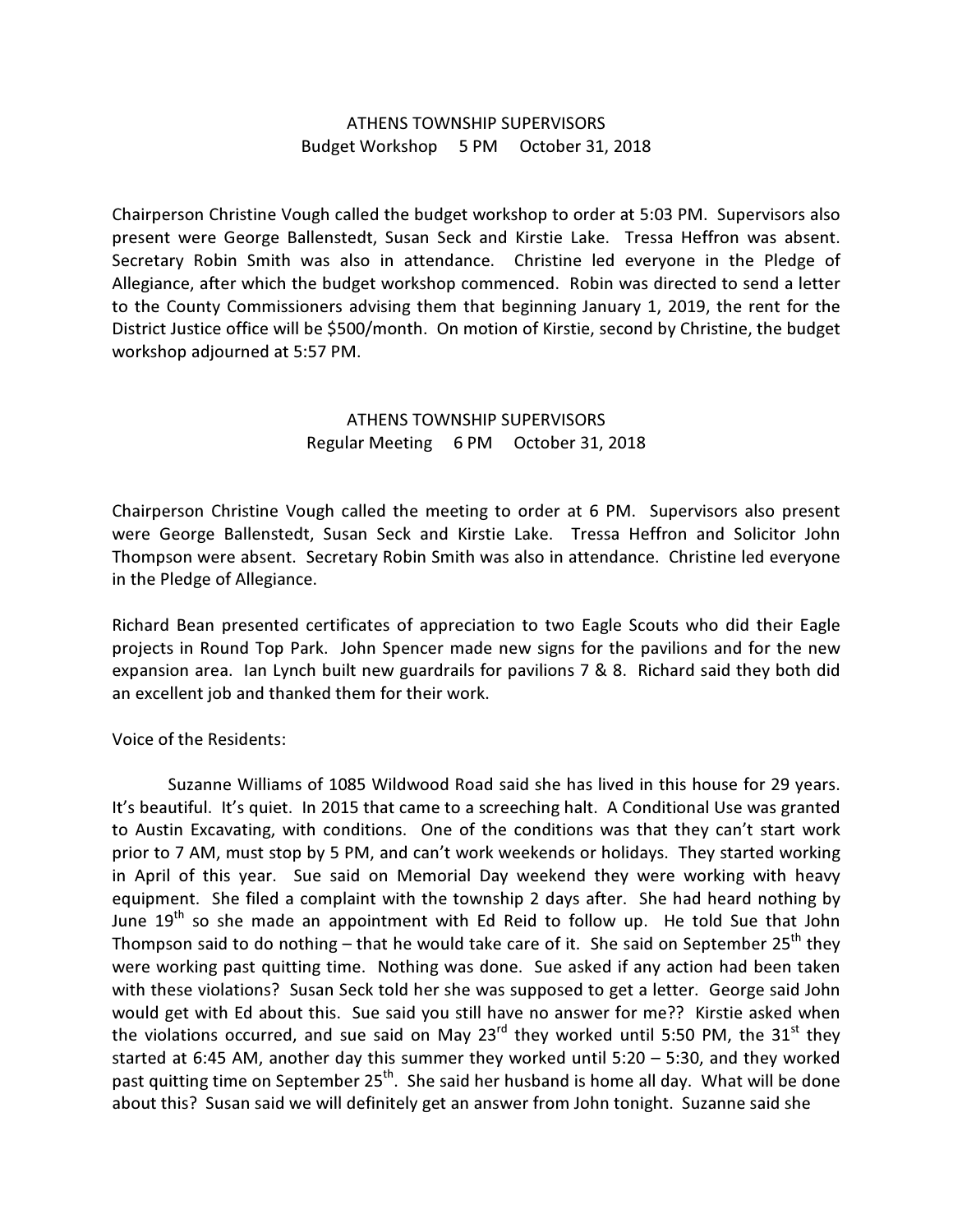Page Two Athens Township Supervisors October 31, 2018

thinks the penalty should be a warning, then a monetary fine, then they should be shut down. She said she still doesn't know who to notify after hours. So the police respond? What are the procedures here? The Board will talk with John as to who Sue can call. Sue said they have no permit. The Board said they were told they have one. George said they will talk to John tonight and George will talk with Ed tomorrow. Christine asked if Sue could wait until John arrived and Sue said she would wait.

 Betty Jo Morris of Wilawana Road was present about water issues at her house. She said the township owns a "gully" by her house that was installed to help with water issues. She presented pictures and a copy of the deed showing the township owns the "gully". She said in 2012 the township installed 2 more tanks there so now there are 4 tanks. Betty Jo said her side of the gully needs to be raised. She asked about the ponds on the other side of Wilawana Road. Robin said Gary Nittinger was in last month about his pond, asking how he can go about dredging the pond. Robin told him he would need to contact Bradford County Conservation District and they could help him with the process. Susan said there is an overflow pipe with Road C, and she is looking into the Road C engineering to see what we can do. Betty Jo said she would love to walk the area with any Board members that might be interested. Richard Bean, also of Wilawana Road, said he's lived there since 1979. He said the Supervisors dug drywells and put a large drainage ditch behind the houses on the south side of the road. Residents on that side have been filling in the ditch over the years. Susan said she will go out and look at it tomorrow.

Richard Bean reported for the Parks and Recreation Commission. On motion of Christine, second by George, it was unanimous to approve, sign and execute Skip Schneider's contract for engineering of the ATV grant. On motion of George, second by Susan, it was unanimous to adopt RESOLUTION 2018-08, designating the Chairman as signatory on the grant. Emily Chilson will be building a Gaga Pit on Round Top for her Silver Scout project. Caleb Horton finished the guard rails by the entrance gate for his Eagle Scout project. Mikala Horton will be building picnic tables for her Gold Scout project. Robin will be submitting our DCNR reimbursement as soon as she receives the invoices from the highway department for Phase II of the Round Top Park Expansion grant. The ATV grant will start in December, with bid opening at the Supervisor's February meeting. Richard is still working on the Yamaha grant. Richard had his required telecom with the DCNR grant administrator, Alex MacDonald, and included Robin and Ruth. Barry's last day for the year will be November  $17^{th}$ . The park will close November  $17^{th}$ . Barry has agreed to be the winter gate keeper.

George reported for the fire company. Discussion was held on the fire police applications. Roger needs to sign off on these. Kirstie said she would be more comfortable with them having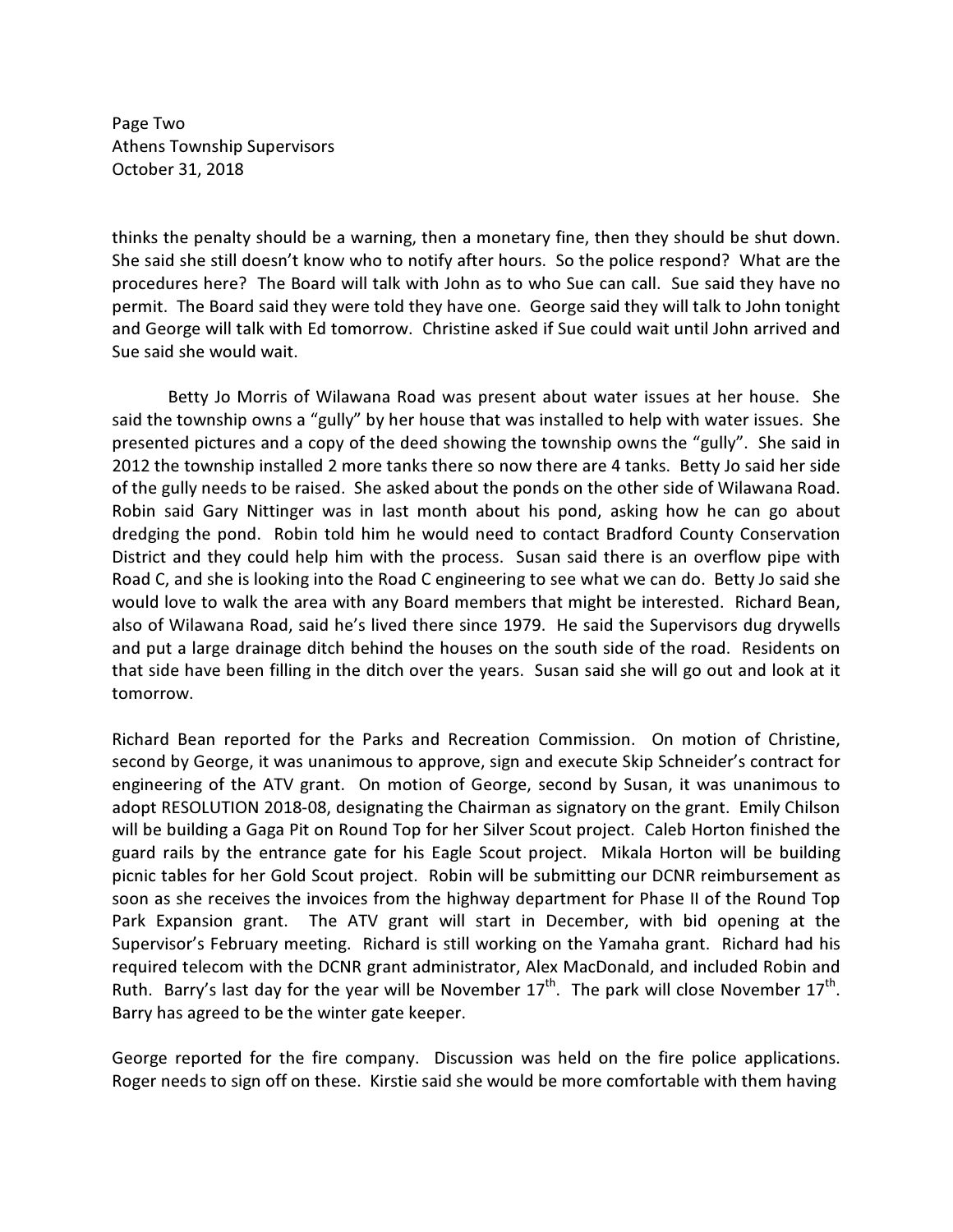Page Three Athens Township Supervisors October 31, 2018

the training prior to being sworn in. Christine said she's not comfortable without John being here.

George made the motion to approve both applications – Lori Cessna and Thomas Alexander Cessna - as fire police on the condition that Roger will sign off and Christine will sign for the Supervisors. There was no second to the motion. The motion fails.

George then made the motion that, if the fire company can show they've followed the procedure for fire police, then we approve both applications contingent upon Roger signing off and Christine signing for the Supervisors. There was no second to the motion. The motion fails.

George said Lori has had all the fire police training, and then made the motion to approve Lori Cessna's application only, contingent upon Roger signing off and Christine signing for the Supervisors. Kirstie seconded the motion and it passed. George said he will bring in the policy for review by John and Roger.

On motion of Kirstie, second by Susan, it was unanimous to pay the monthly bills as presented. A complete listing of revenues and expenditures is on file in the office of the Treasurer.

Supervisor Tressa Heffron arrived at 6:20 PM.

Scot Saggiomo presented the Robert A. Blow (deceased)/Roberta Blow/Jeanne Stanton 2-lot subdivision on Wolcott Hollow Road for review. There were no deficiencies. On motion of Kirstie, second by Tressa, it was unanimous to grant preliminary and final plan approval to this subdivision, and to execute the Non-Building waivers for both lots.

Scot then presented the ALDI-Sayre PA Expansion located at 2756 Elmira Street. These are their final plan as-builts. There are no deficiencies. On motion of Kirstie, second by George, it was unanimous to grant Final Plan approval to this land development.

Suzanne Williams asked how much longer we thought John Thompson would be, as she had to be somewhere else at 7 PM. George called John and discussion was held over the phone. John Thompson said he sent a letter to Dick Sheets regarding the Austin issues just a couple days after our September meeting. His letter said the conditions from the Conditional Use hearing need to be adhered to & followed. John said Ed was sending a letter, too. John confirmed that there has not been a zoning permit issued. Robin requested copies of both letters for the file.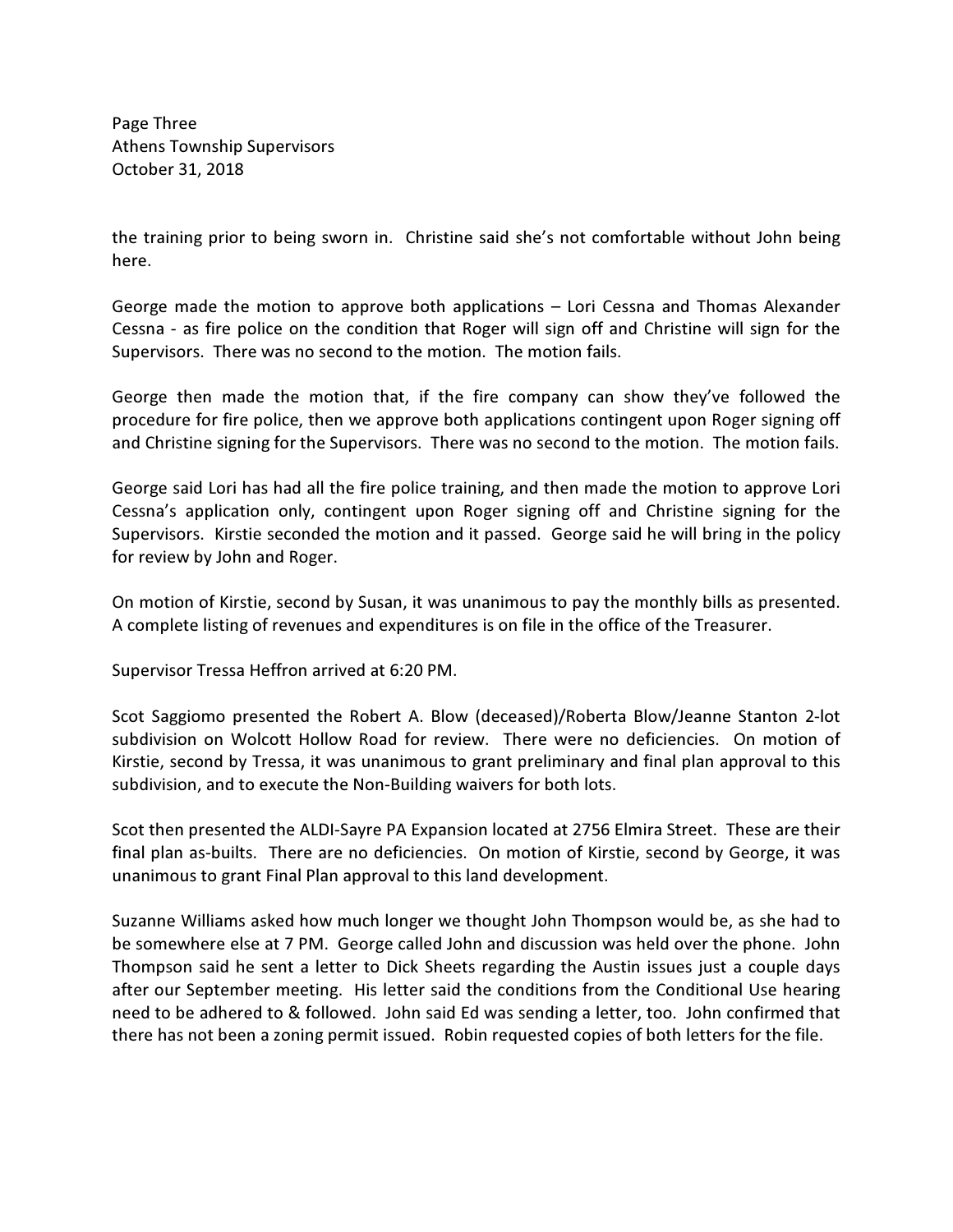Page Four Athens Township Supervisors October 31, 2018

On motion of Susan, second by Kirstie, it was unanimous to adopt ORDINANCE 2018-01 establishing a Local Services Tax (LST) for Athens Township. The LST will become effective on January 1, 2019.

 Robin had received a draft Credit Card policy from John which she distributed to the Board. He is still working on the Purchasing policy. The Board will review for our November meeting.

On motion of Kirstie, second by Susan, it was unanimous to approve the Bradford County Humane Society contract for 2019 in the amount of \$1,312.75.

On motion of George, second by Tressa, it was unanimous to release the Spalding Memorial Library funds for 2018. We have received their financial statement.

On motion of George, second by Kirstie, it was unanimous to allow the office staff to use a vacation or personal day(s) for the day after Thanksgiving and/or Christmas Eve, if they choose to take the day off – even if it means the office will be closed.

On motion of Tressa, second by Kirstie, it was unanimous to execute the SRO Memorandum of Understanding with the Athens Area School District for two School Resource Officers.

On motion of Kirstie, second by Susan, it was unanimous to execute the amended reimbursement agreement for the Thomas Avenue Bridge Replacement.

On motion of Kirstie, second by Christine, it passed to approve the minutes of September 26<sup>th</sup>, October 15<sup>th</sup> and October 23, 2018 as written, with George and Tressa abstaining from October  $23^{rd}$  (absent) and Susan abstaining from September  $26^{th}$  (bereavement).

On motion of Kirstie, second by Christine, it was unanimous to accept the monthly reports as presented.

The next budget workshop was set for November 5, 2018 at 5 PM.

Chairwoman Vough took the Board into executive session at 7:25 PM for personnel, pending litigation and real estate. John Thompson arrived at 7:40 PM. The regular meeting reconvened at 9:50 PM.

On motion of Kirstie, second by Tressa, it passed to start the employee health insurance contribution of \$20/paycheck for public works and office only, contingent upon John getting all